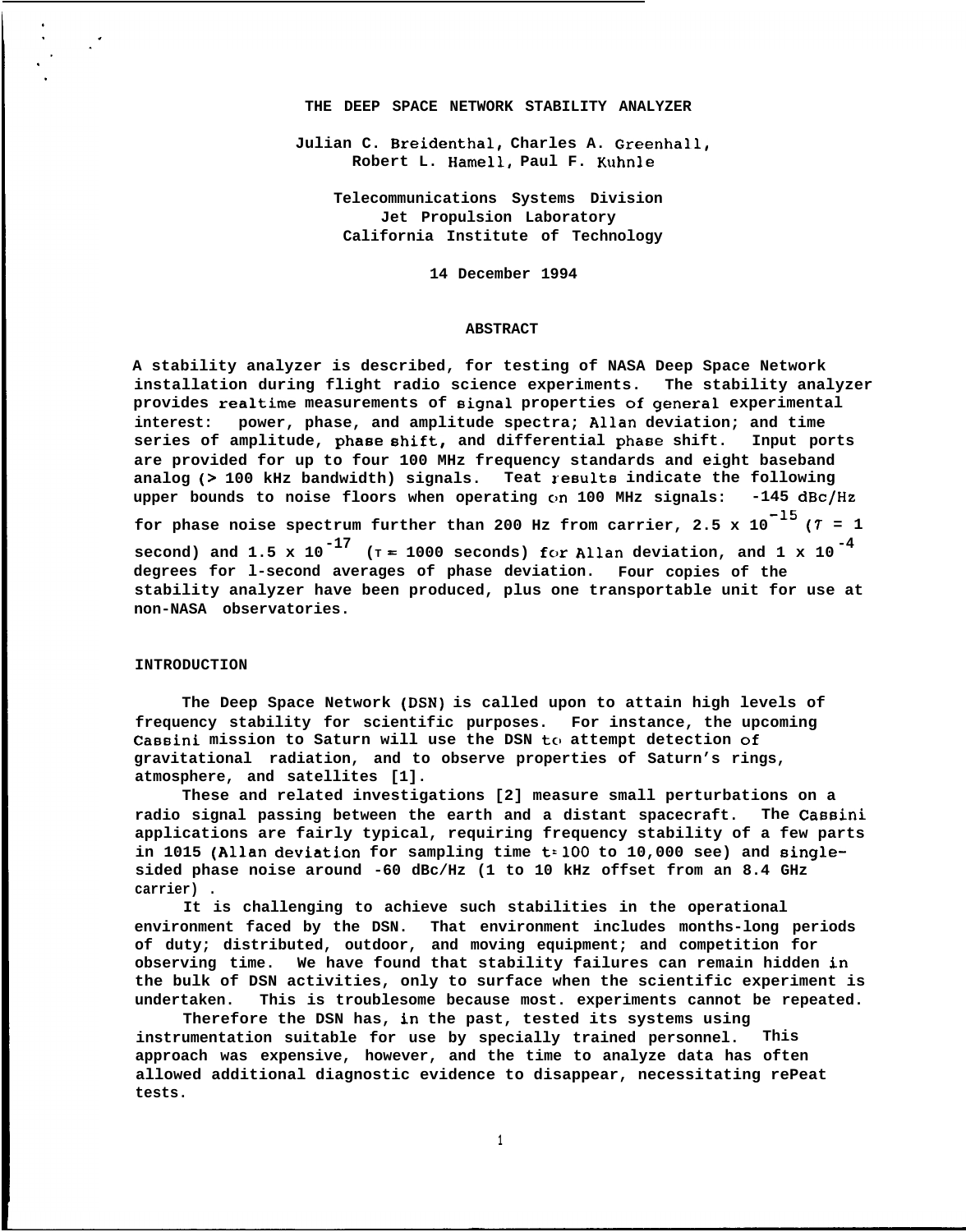**We developed a stability analyzer to enable operat.ions personnel to** rapidly measure stability in various ways, in order to lower costs and reduce **response time. The particular measurements made are: power, phase, and amplitude spectra; A1l.an deviation; and time series of amplitude, phase shift,** and differential phase shift. Our analyzer provides inputs for up to four 100 **MHz frequency standards and eight baseband analog (> 100 kHz bandwidth) signals, with the possibility of expanding to accept digital inputs over a local area network. Four copies of the stability analyzer have been produced, plus one transportable unit for use at non-NASA observatories.**

### **INSTRUMENT OVERVIEW**

**The DSN stability analyzer has two major components: 1) the RF and Analog Assembly, and 2) the Controller Assembly, as depicted in Figure 2.**

**The RF and Analog Assembly provides the conditioning and conversion of** the input analog signals into a signal the controller can analyze. The **equipment is installed in two parts:** the 100 MHz Interface Assembly and an RF **Cabinet Assembly.**

**The 100 MHz Interface assembly resides as close as possible to the DSN primary frequency standards (usually H-masers). Intentionally, this location is isolated from routine personnel access, ae well as from as many environmental influences as possible. The af,sembly receives four 100 MHz inputs, which can be c:ompared in pairs. The comparison (described further below) results in a 100 kHz signal that is sent over a fiber-optic interface to the RF cabinet. The RF assembly resides in a convenient location for access by test personnel. It provides reference frequency synthesis and distribution, switching among the possible input sources, signal conditioning in the form of amplification, and optionally downconversion with detection of zero crossings.**

**The Controller Aesembly resides next to the RF assembly, and provides an operator interface for selection of the test type and hardware configuration, and for presentation of results. The Controller also controls details of** switches and instrumentation, acquires data by means of analog-to-digital **converters and a time interval counter, and analyzes the data acquired. Originally, the RF assembly was housed in on~ rack and the controller equipment wae housed in a second rack. These cabinets have since been bolted together to form a double cabinet, and components of each have been swapped to improve ergonomics for the operator. See Figure 1 for a photograph of the double cabinet.**

## **ANALOG ELECTRONICS DESIGN**

**100 MHz Interface Assembly. This assembly selects the pair of 100 MHz signals to be analyzed and converts the selected signals into a form that can be transported to the low frequency equipment. Figure 3 shows a block diagram.**

**Output from the 100 MHz assembly is sent on fiber optics to the low frequency equipment to prevent ground loop cvrrents that, could induce spurious signals or noise into signals being measured, or could contaminate the frequency standards outputs. The 100 MHz Interface hag four 100 MHz input** ports. Two input ports are connected to H-Maser outputs, and one other port is **normally used for comparing the stations coherent reference generator 100 MHz output against the H-masers. The 100 MHz sigr,als are selected for measurement using RF relays followed by high reverse isolation amplifiers cascaded with** output matrix switches. The combined isolation of both sets of switches and 60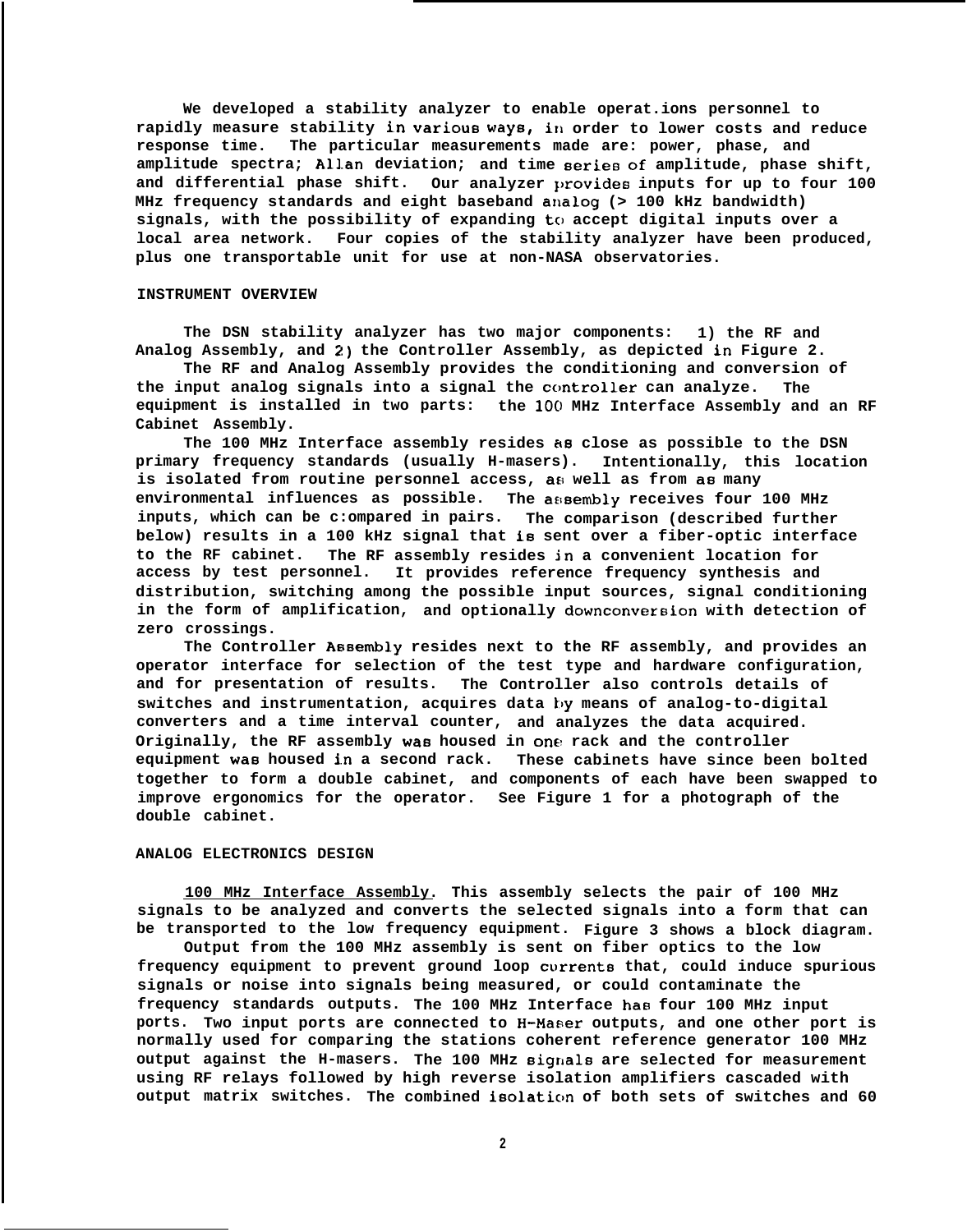**dB reverse isolation clf the amplifiers provicles more than 150 dB crosstalk isolation between signala.**

Switch control commands are sent over fiber optics to the 100 MHz **Interface using commercial modems and digital 1/0 boards to address switch decoders that operate the switches.**

**The selected pair of inputs are frequency multiplied by 99 and 100** respectively with phaselocked cavity multipliers. The multiplier outputs at 9.9 GHz and 10.0 GHz are mixed to generate 100 MHz. The result is frequency **translated to 100 kHz in an offset frequency generator, and sent on a fiberoptic link to the low frequency assembly.**

The frequency conversion process yields a single 100 kHz carrier with a **phase spectrum containing the relative stability of the 100 MHz inputs, with a** 40 dB margin above what would be obtained from direct mixing of one input with **the other input, offset by 100 kHz. Amplitude information is lost. Frequency translation to 100 kHz is necessary for the A/D converter, and allows the signal to be transported to the low frequency assembly over low-cost multimode fiber optics.**

**Low Frequency Interface Assembly.** This assembly contains switches that **eelect among baseband receiver signals and the 100 kHz eignal from the 100 MHz assembly. The selected signals are routed tc, measurement ports of the computer system. Figure 4 shows a block diagram.**

**Baseband signals are selected by matrix switches and sent to programmable attenuators that set levels into the interface amplifiers. Another matrix switch outputs the selected signals to the desired output ports. The frequency translated 100 MHz maser-pair signal is input to the low frequency assembly on multimode fiber. The fiber-optic receiver output ie \*3O kHz bandpass filtered to eliminate aliasing of spectral components, then fed to the output matrix ewitches. One output of the matrix switch feeds a zero crossing detector for l-second phase measurements. The zero crossing detector generates a 1 PPS output that is fed over fiber optics to the frequency counter. The other outputs of the matrix switch are sent on coax cable to A/D converters in the VME Assembly for other measurements of signal, phaee, and amplitude. A digital 1/0 assembly receives Rs232 switch commands from the computer to address the switch decoders that actuate the matrix switches and set attenuation values.**

**\$ero Crossina Detector. The stability analyzer employs two methods for phase detection: one method using software processing of A-D samples, and another using a time interval counter [5). For the second method, we use a new design of zero crossing detector that has reduced time jitter compared to previous designs' [4]. In operation, the zero crossing detector heterodynes the signal to 1 Hz, then processes the 1 Hz output to produce 1 Hz rate, 30 microsecond wide pulses that are sent over fiber optics to the time interval counter.**

**Time Interval Counter. A HP 5334B Counter is modified to accept inputs from the rear panel, and to accept the fiber-optic signal from the zero crossing detector and a 10 PPS signal from the reference distribution assembly.**

Reference Frequency Distribution. This assembly distributes a high**stability 10 MHz station reference to the frequency synthesizers and the time interval counter, and also generates a 10 pulse per second signal used by the time interval counter for phase detection.**

**Environmental concerns. The stability analyzer has been designed to minimize influence of the environment on measurements. The most environmentally sensitive equipment is placed in the frequency standards room where ambient temperature stability** is **better than \*l"C. All signals between**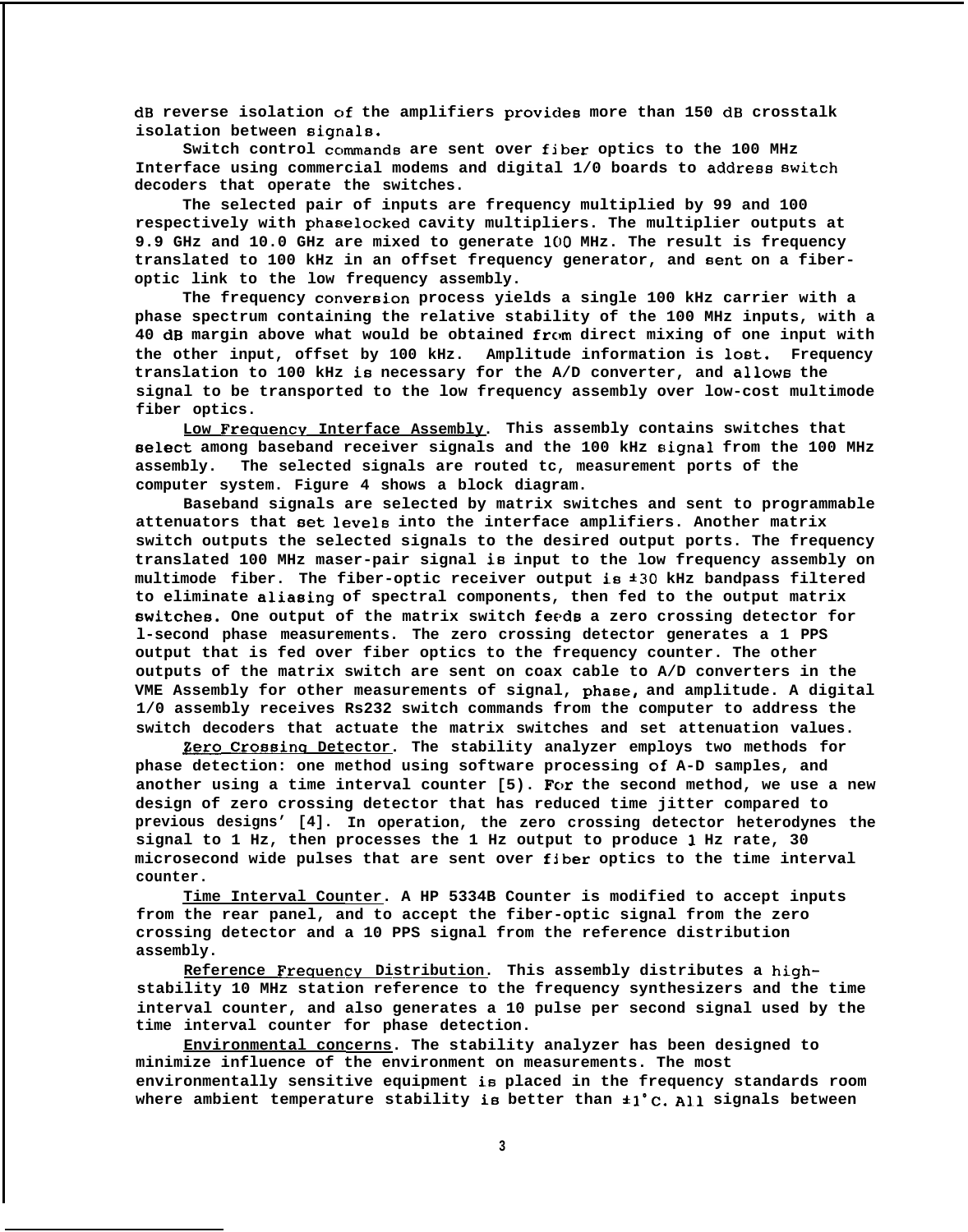**the 100 MHz assembly and the stability analyzer racks are connected through fiber optics to eliminate groundloops that ccluld induce powerline spurious into measured output. The analog electronics of the 100 MHz and low frequency assemblies are temperature stabilized with a thermoelectric control system that reduces room temperature variations by a factor of 20x. Magnetic shields around the electronic attenuate magnetic fields by more than 20 dB, thereby minimizing pickup of AC powerline harmonics.**

# **CONTROLLER AND SOFTWARE DESIGN**

The Controller Assembly consists of a Sun Microsystem Spare 2 general **purpose computing system, with an attached VME computer chassis. The Spare 2 performs the user interface function, hardware control, and the display and** logging of test results. The computer includes an Integrix SBUS expansion **unit, a 1.2 GByte hard disk, a 5.0 Gbyte Exahyte tape drive, a CD ROM reader, along with the usual monitor, keyboard, mouse, and laser printer. Serial ports are used for communication with the analog hardware and a time code translator, and an IEEE 488 bus is used to cc,mmunicate with two frequency synthesizers and a time interval counter. (One synthesizer supplies the local oscillator for the last downconversion to 1**  $_{\text{HZ}}$  **as shown in Figure 4, while another supplies the sample clock for A-D conversion. ) The VME chassis contains a Skybolt 811.6-V vector processor and an Analogic DVX 2503 16-bit, 400 kHz A-p converter.**

**The Skybolt computer is delivered with jts own Unix-based operating system which allows the execution of one usel program. We have written the one uBer program to provide custom real-time multitasking and digital signal proceaaing. The program is designed to accommodate one test at a time, in the** form of an execution script including the digital signal processing, along **with some small Skybol.t eyetem tasks. The cc,de is written in C and Fortran.**

**The software on the Sun runs with the Unix operating system using a Motif-style window manager environment. Custom screens allow operators to use the stability analyzer with only occasional reference to an instruction** manual. Unique teat script files are compiled at run-time to control test **tasks, which are start.ed in the Sun and executed in the Skybolt. The scripts** are written in a custom language, similar to Structured Query Language (SQL), **including higher-level. operations such as Define, DoWhile, If, etc. The Sun code ia written in C, some of which is computer generated by programming tools and utilities, mainly Builder's Xcessory, Lex, and Yacc.**

**The signal processing software supports tests for Allan deviation of phase and differential. phase, time series of phase and amplitude, and spectra** of  $signal$ , phase, and amplitude. Each of 17 distinct tests can be selected by **the operator with a single mouse click on the dieplay. The test configuration parameters (input source, sample rate, averaging time, etc.) are automatically loaded from editable configuration files, and can also be modified at the** display by the operator.

**The sample clock for A-D conversion comes from a Hewlett Packard 3325A synthesizer, referred to 10 MHz from the Reference Frequency Distribution Assembly. Although the A-D converter can harldle 400 kHz, the current limit is 230 kHz because of workarounds for an unresolved hardware incompatibility. Nevertheless, this rate is adequate to handle two of the widest baseband signals (bandwidth 45 kHz) from the Deep Space Network Radio Science open-loop receiver. The frequency span of spectra can vary from 50% of the sample rate** down to an arbitrarily small band about the carrier.

**4**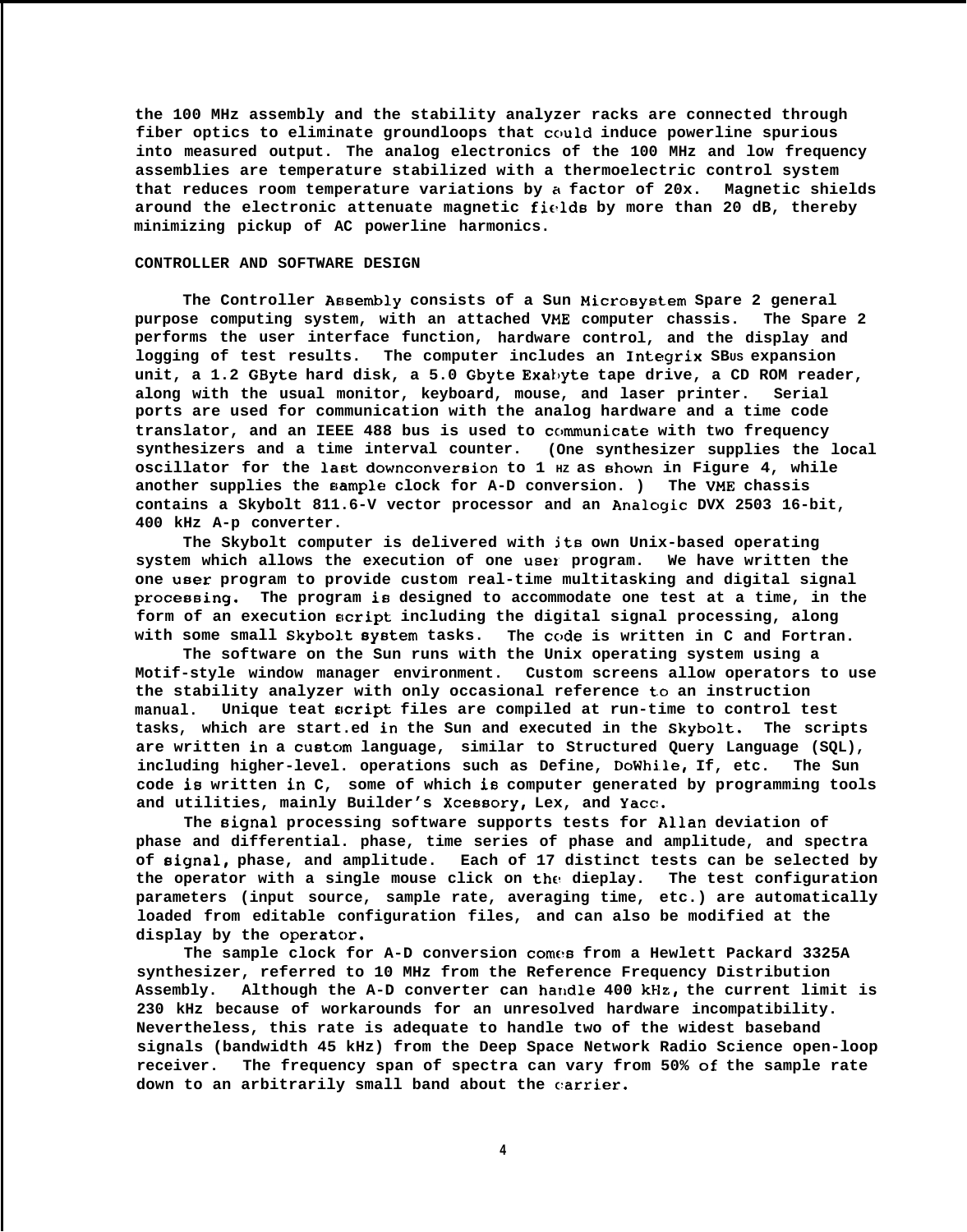### **SIGNAL PROCESSING ALGORITHMS**

Vectorized processing. The signal processing routines run on a single**board computer, the 40 MHz Skybolt, containing an Intel 1860, a floating-point vector processor with its own high-speed data cache.** To achieve the best **computational throughput on this processor, we avoided recursive operations, such as phase-locked loops and recursive digital filters, in favor of sequential, nonrecursive operations on large arrays, such as element-byelement vector arithmetic, inner products, finite-impulse-response (FIR) digital filters, and the fast Fourier transform (FFT), all of which are supported by Sky Computer's vector library and compiler. Throughput of 25-30 million floating-point operations per second were achieved.**

**Samplinq the video aianal. We discuss here only the processing of the signal through the A-D converter; the processing of 1-Hz. zero-croseing signals through the counter has previously been documented [5]. The analog "video" signal is specified to be a sinewave with weak sidebands in a known frequency band about the carrier. (The total sideband power should not exceed about -30 dBc. ) First, this signal has to be sampled at a such a rate that the sidebands of the digitized signal faithfully reproduce the sidebands of the analog signal. For example, the output. of the 100 MHz Interface Assembly is a 100 kHz signal with sidebands between 85 kHz and 115 kHz. If thie is sampled** at 80 kHz, the sampled signal, which lives in a 40 kHz band, has a carrier at **20 kHz and sidebands between 5 and 35 kHz. The 16-bit A-D necessarily adds ite own noise and distortion; fortunately, by adjusting the sample rate one can reduce their effects on measurement results by whitening the noise and moving the aliased harmonic distortion images away from the frequency band of** interest.

**Overview of Siqnal Processing. To allow the user to check the overall quality of the signal, we supply a test called "full band spectrum". This test simply computes a spectrum of the sampled signal in the maximum frequency** span available, namely, half the sample rate f<sub>s</sub>. Also provided are snapshot

### **plots of A-D samples vs time.**

**The main job of the DSP is to extract the phase and amplitude modulations from the digitized video signal within a user-selected frequency B of the carrier. Two processes for this are supplied, called medium band and narrow** band. Medium band is used for B from  $f_{s}/4$  down to  $f_{s}/256$ . Narrow band is

**used for for smaller values of B, with essentially no lower bound except that implied by the user's patience. These processes are deecribed below. First, however, we describe a vectorized algorithm for sinewave analysis that underlies much of the processing.**

**The Pony ComPutatig. At the heart of the DSP is a simple vectorized algorithm for estimating the frequency, phase, and amplitude of one batch of a sampled sinewave. It was obtained by adapting Prony's method of harmonic analysis [6] to the case of just one harmonic component, the carrier itself.** Given an N-point data vector  $(x_n, n = 0 \ldots N-1)$ , we wish to fit a sampled  $\texttt{sinewave}$  **c** = **A** cos( $\texttt{w}_n$  +  $\textbf{\theta}$ ). The computation is divided into two parts: Pony **1, which estimates frequency (J, and Pony 2, which estimates A and O. The Pony 1 computation usee the observation that the noiseless si.newave Cn satisfies** the difference equation  $C_n$   $\uparrow$   $\uparrow$   $C_{n+1}$  = (2 Cos  $\psi$ ) $C_n$ . Accordingly, we estimate 2 cos  $\psi$  as the regression coefficient of the vector  $(x_{n-1} + x_{n+1})$  on the vector

**5**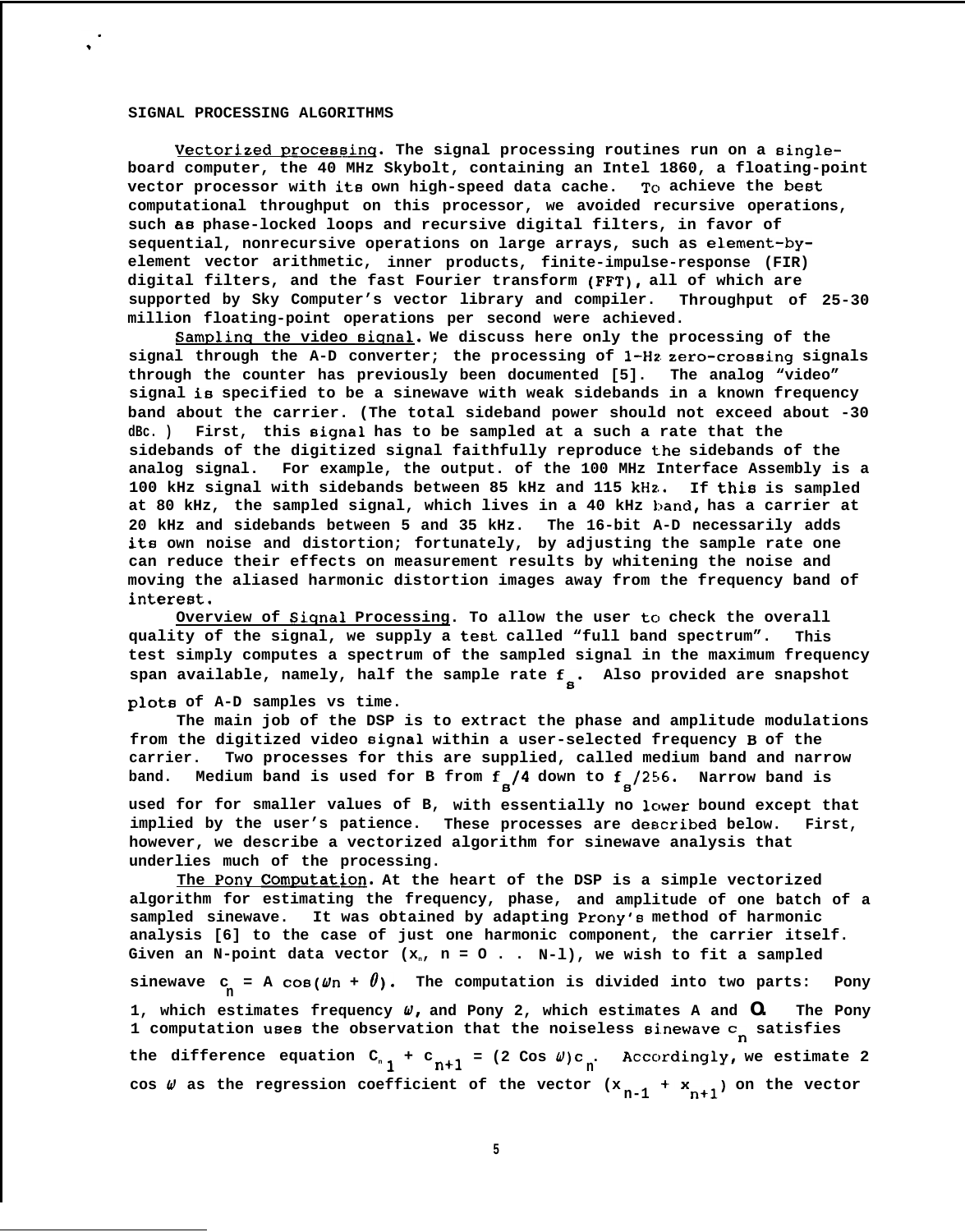(x<sub>n</sub>), where n runs from 1 to N-2. This computation requires only two inner

.

 $\frac{1}{2}$  products, of form  $\sum_{n=1}^{\infty}$  and  $\sum_{n=1}^{\infty}$ , plus some scalar arithmetic. For use in

Pony 2 and elsewhere, we also generate a complex vector of powers u<sup>n</sup>, where u **= exp(-iti), by means of a vectorized "powers" algorithm that takes advantage of the Skybolt architecture.**

Pony 2 uses  $W$  to estimate A and  $\theta$  by solving the two-parameter leastsquares problem  $x_n = a \cos \omega n$  b sin  $\omega n$  for the unknowns a and b. The only

vector computation needed is  $\sum_{x} w^n$ . Then A and  $\theta$  are obtained from A exp(i $\theta$ )  $=$   $a + ib.$ 

**/4edium Band Processing. This mode of processing operates by a sequence of mixing and filtering to extract the complex-valued analytic signal, containing only the power from the positive-frequency side of the original waveform [7], from which the amplitude and phase modulations can be extracted by a rectangular-to-polar operation. The Pony 1. calculation estimates the carrier** frequency  $f{f}$ , and a mixing signal  $exp(-i2\pi f{f}t)$  is generated by the powers

**algorithm. After the right-hand part of the carrier is mixed to zero** frequency, a FIR lowpass decimation filter is applied to eliminate the other **part of the carrier and to select the desired frequency span (-B, B). The result is the desired analytic signal within B of the carrier, shifted to zero frequency.**

**The analytic signal is the basis of all further processing. If a signal spectrum is wanted, then a two-sided spectrum is generated after removing the DC component (the shifted carrier). If amplitude or phase are wanted, then a rectangular-to-polar operation is applied and the phase sequence unwrapped from (-r, T]. (Wan, Austin, and Vilar [8] give a more efficient unwrapping method. )**

**Narrow Band Processing. In this mode c)f computation, the A-D data for the whole run are processed in contiguous batches of size N, each of which is analyzed by both parts of the Pony computation to produce a sample of batchaveraged frequency, amplitude, and phase. The bandwidth of the extracted** amplitude and phase samples is  $f_s/(2N)$ . Because of the efficiency of the Pony

**computation, the DSP can keep up with the stream of A-D samples at the highest** rate of the A-D converter, 400 kHz, although, as mentioned above, the analyzer **is currently limited to a total sample rate of 230 kHz.**

For computational efficiency, N has to be at least 200. To save storage, **we do not allow batches greater than a designated maximum batch size (now 8192) . Because we also wish to allow arbitrarily small analysis bandwidths, the batch averages can themselves be averaged together in groups of arbitrary size r to produce samples with bandwidth f8/(2Nr). In choosing this crude**

**lowpass decimation method, we accepted some aliasing problems to gain simplicity, consistency, and efficiency.**

**The phase information computed by Pony 1 and 2 is local to each batch,** and is known modulo 27 only. We have devised an algorithm to process these **local data into a sequence of ulobal phase residuals; it is essentially the same as the algorithm used for processing the 1 Hz zero crossing counter readings [5]. For the algorithm to succeed, the frequency must be changing** slowly enough from batch to batch so that the current batch phase can be **predicted from earlier ones within T. The algorithm issues an alarm if any prediction error exceeds T/2 in absolute value.**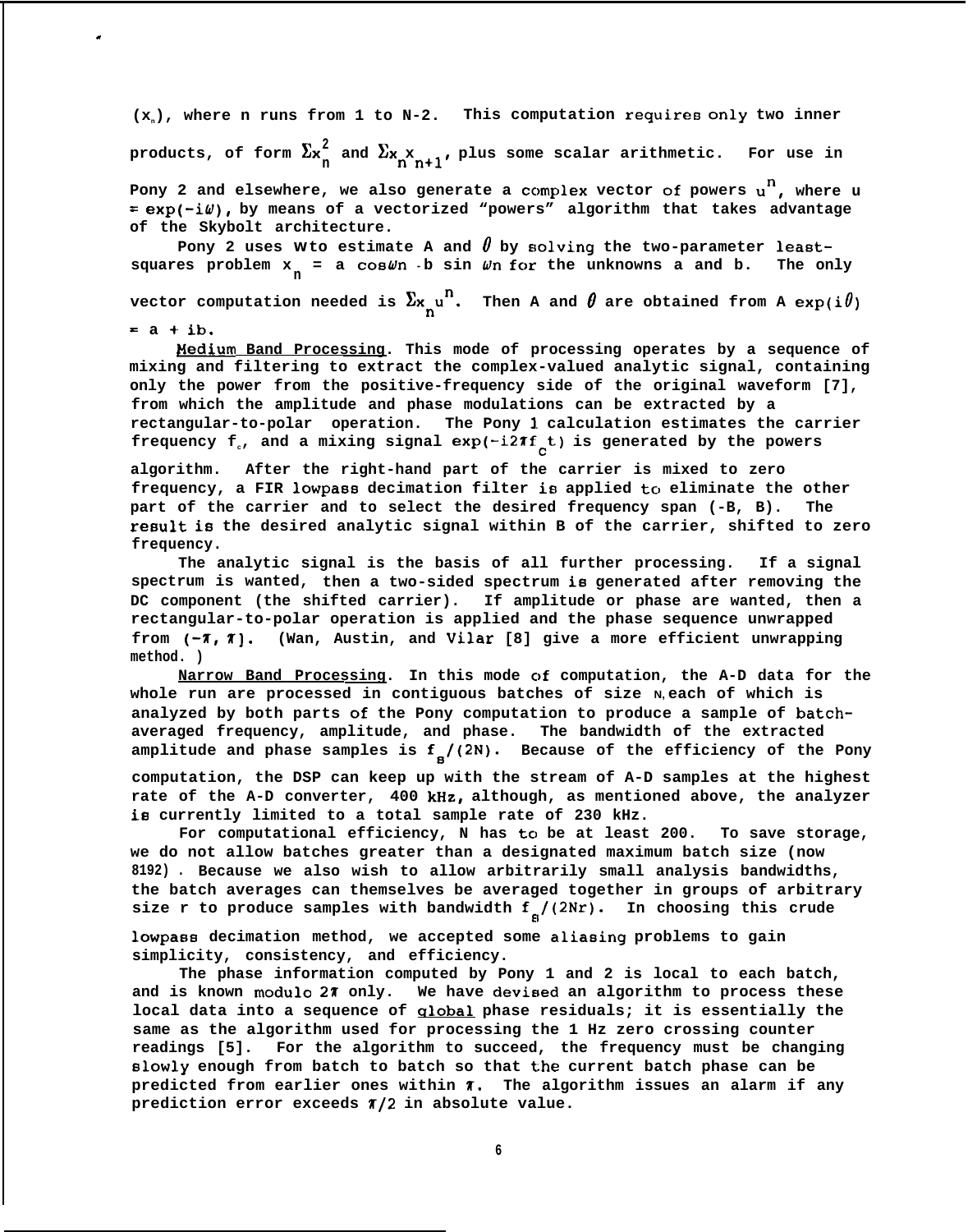**The low-rate sequence of amplitude and phase residuals extracted by the narrow band process can be subjected to a variety of post-processing** functions, including time-series display, spectral estimation, and Allan **deviation. For a two-channel test, the phase residuals of the two channels are combined by subtraction (with some adjustments) to give differential phase, which can be post-processed in the same way as single-channel phase residuals..**

.

**Spectral Estimation. Direct FFT-based spectral estimation methods are used [9]. The sequence of operations applied to a data buffer is detrending, tapering, zero-padding to a power-of-2 FFT size<sup>r</sup> applying a real or complex FFT, squaring the magnitude, equalizing the lowpass decimation filter, and scaling. Some of these elements are discussed below. A sequence of spectral estimates can be averaged to produce a run spectrum with greater statistical stability.**

**Spectral density of signal, phase, or fractional amplitude deviation is displayed in units of dBc/Hz, i.e., single-sideband power per Hz relative to total (carrier) power, expressed in decibels. Thus, a phase spectrum shows** Script-L(f) =  $S_{\emptyset}(f)/2$ . A signal spectrum shows both sidebands.

**Each spectrum produced by the analyzer has an associated resolution bandwidth b, which is just the two-sided noise bandwidth of the spectral window. The power of a narrow spectral line in dBc equals its displayed level** in dBc/Hz plus 10 log<sub>10</sub> b. Both b and 10 log<sub>10</sub> b are reported to the user.

**petrendinq. Before applying the FFT to a data array, this analyzer preconditions the array by subtracting a linear fit obtained by drawing a straight line between the centroide of the first sixth and the last sixth of the graph of data vs time. This procedure removes both the level and slope divergencies characteristic of certain processes with stationary second increments [10], and allows the average of many array spectra to converge to a stable run spectrum. Walls, Percival, and Irelan [11], who preconditioned their data by subtracting the mean, found that the estimated spectrum for -4 noise with a true f spectrum depended on the number of array spectra that**

**were averaged. For full band spectrum, no detrending is needed because most of the energy is in the carrier.**

**Data Taperinq. To avoid problems of energy leakage from high portions of a spectrum into lower portions, each data array is multiplied by a tapering sequence drawn from a family of functions called discrete prolate spheroidal sequences (DPSS). (Actually, we use a set of convenient approximations, the** "trig prolates" developed by Greenhall [13].) For full band and medium band **spectra, we use a single bell-shaped taper from this family. For narrow band spectra we use a nonadaptive, unweighed version of Thomson's multiple-taper method [12][9]. An array of detrended data is tapered by four orthogonal tapering sequences, giving rise to four distinct "eigenspectra", So(f) through**

**s3(f). These are averaged to produce the spectral estimate S(f) for the array. In a broadband noise region, the Sk(f) are approximately uncorrelated, and hence S(f) has about one-fourth the variance of each Sk(f). For a given frequency resolution, the desired statistical stability is achieved from fewer data arrays.**

**Allan Deviation. From a stream of narrow band or 1 Hz zero crossing phase residuals, the analyzer produces estimates of Allan deviation with estimated drift. removed, using the simple three-point drift estimator recommended by**

**7**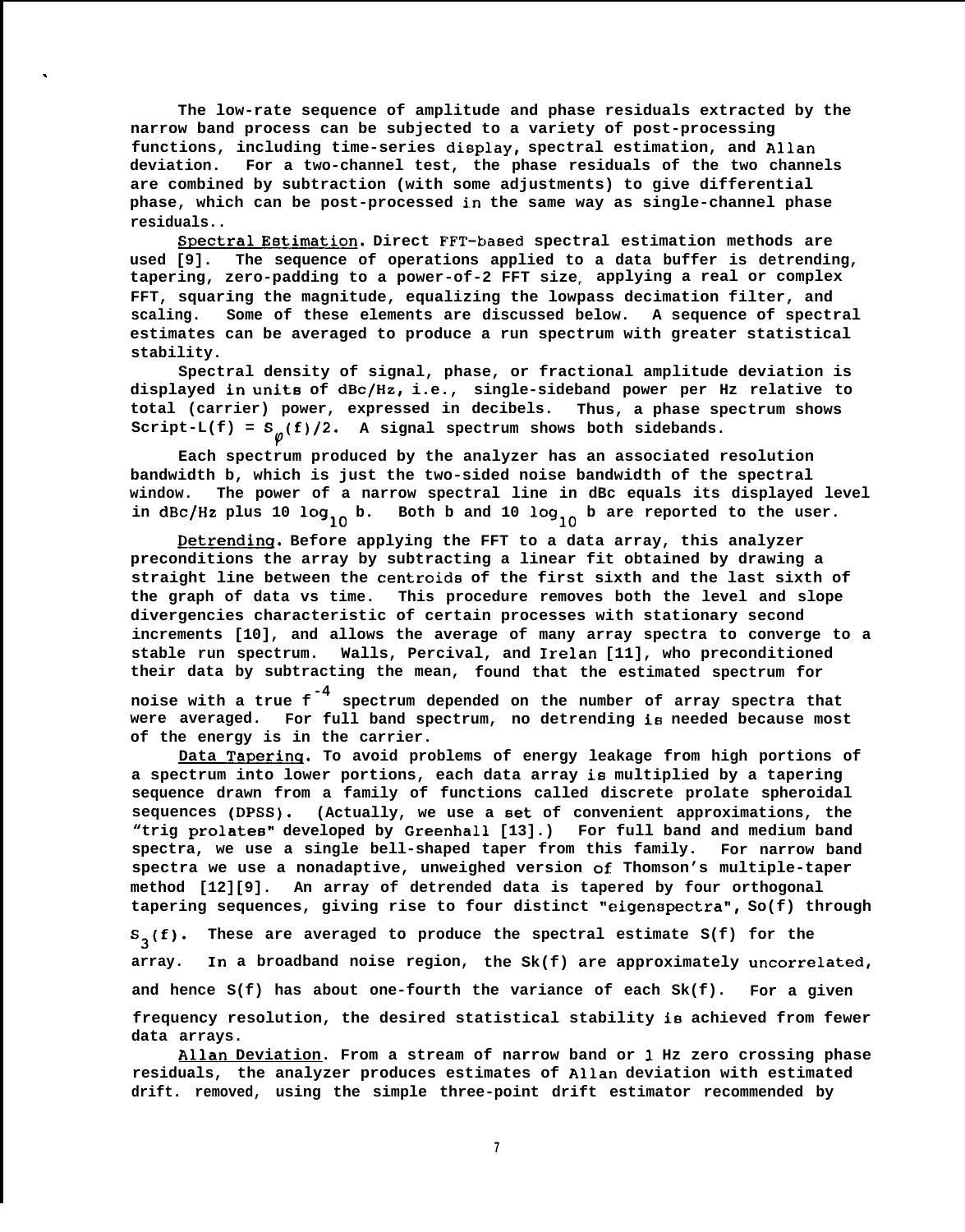**Weiss and Hackman [14]. The required 'r-overlapped sums for first and second moments of second T-differences of phase are accumulated in real time.**

\*

To generate conservative error bars for plus or minus one standard **deviation of Allan variance, we assumed a random-walk-frequency model of phase noise. Using a method of Greenhall [15], we carried out a numerical computation of v, the equivalent degrees of freedom of the drift-removed Allan variance estimator, as a function of M, the number of summands. The sequence** of  $\nu$  **vs**<sup>M</sup>was fit with a simple empirical formula. Then, if  $\sigma$  is the **estimated Allan deviation, the reported error bar is**

$$
\sigma(1 \pm (2/\nu)^{1/2})^{1/2}.
$$

**Because of severe negative biae of the drift-removed estimator for small M, results are reported only for M ~ 4.**

## **TEST METHODS**

**A series of te8ts of the stability analyzer were conducted at JPL's Frequency Standards Laboratory in order to demonstrate first, that the results of the stability analyzer agree with those of other measurement equipment, and second, that it meets ita noise floor requirements. Noiee floor results are given in Table 1 below.**

**Allan deviation rung of length at least 24 hours were carried out on pairs of 100 MHz frequency standards. The results were compared to those from an existing FSL Allan Deviation test set and found to agree within 5%. The noise floor was meaBured by splitting the single output. of an H-maser and applying it to two inputs of the stability analyzer. These tests were carried out in both zero crossing detector mode and the narrow band phase modes.**

**Time series of differential phase were tested** using a **HP 3326 dual channel synthesizer an the input source. The two outpute of the synthesizer were manually steered in frequency to produce phase drifts of known amplitude. Comparison was made to the results from a HP 8508 phase meter, and also to a strip chart recording the phase difference. This last signal was developed by simple mixing between the two outputs of the synthesizer. These tests were also run with both channels of the synthesizer set at the same frequency for at least 15 hours, to observe the noise floor.**

**Spectra were tested in a variety of ways. The signal sources were two** H-masers for the 100 MHz inputs, one H-maser and an HP 8662 synthesizer, or **one or two HP 3325 synthesizers for the baseband analog inputs. In the latter two cases, one synthesizer was modulated either by another synthesizer to simulate spurious signals, or by a HP 3561 noise source to simulate phase noise. The spectrum was then compared to the results from a HP 3589 or 3561 spectrum analyzer. The results agreed within a typical 2 dB peak-to-peak variation between spectral bins. For noise floor tests, a single H-maser signal was divided and applied for comparison at two inputs.**

**Table 1. Stability Analyzer Noise Floors**

| Allan Deviation | 100 MHz | T                 |         |
|-----------------|---------|-------------------|---------|
|                 |         | l sec             | $6e-15$ |
|                 |         | 10 <sub>sec</sub> | $2e-15$ |

**Input Source**

**Test**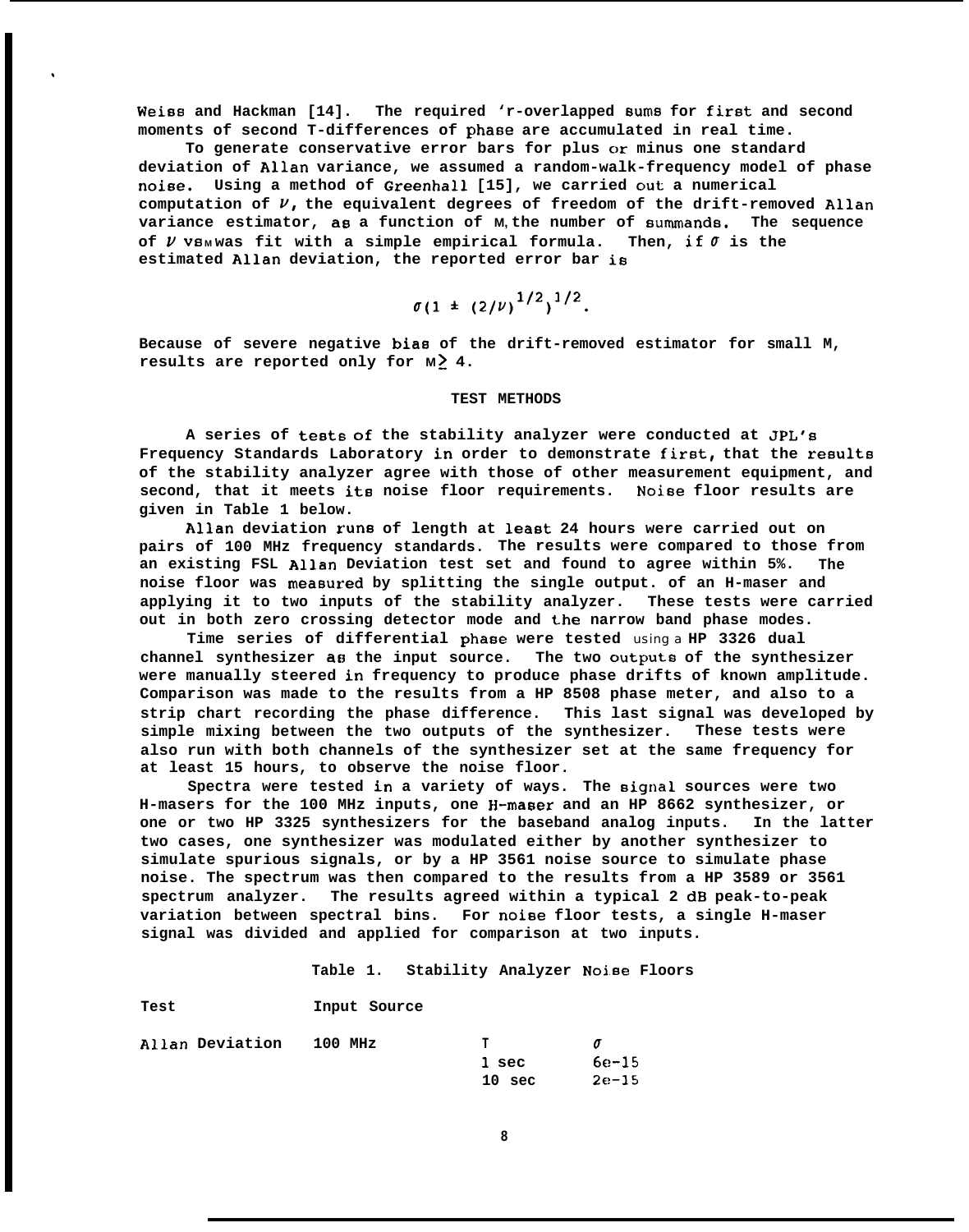|                          |           | $100 \text{ sec}$ | $2e-16$          |
|--------------------------|-----------|-------------------|------------------|
|                          |           | $1000$ sec        | $3e-17$          |
| Phase Spectrum           | $100$ MHz | Freq.             | Spectral Density |
|                          |           | $1$ Hz            | $-126$ dBc/Hz    |
|                          |           | $10$ Hz           | $-135$ dBc/Hz    |
|                          |           | >100 Hz           | $-142$ dBc/Hz    |
| Signal Spectrum baseband |           | $1$ Hz            | $-92$ dBc/Hz     |
|                          |           | $10$ Hz           | $-97$ dBc/Hz     |
|                          |           | >100 Hz           | $-98$ dBc/Hz     |
| Phase Spectrum           |           | $1$ Hz            | $-98$ dBc/Hz     |
|                          |           | $10$ Hz           | $-104$ dBc/Hz    |
|                          |           | $>100$ Hz         | $-105$ dBc/Hz    |
| Amplitude Spectrum       |           | 1 Hz              | $-70$ dBc/Hz     |
|                          |           | $10$ Hz           | $-85$ dBc/Hz     |
|                          |           | $>100$ Hz         | $-88$ dBc/Hz     |
| Diff. Phase              | baseband  | Avg. Time         | Phase Error      |
|                          |           | 1 r3ec            | $0.001$ deg rms  |
|                          |           | 1000 sec          | $0.04$ deg rms   |

.

\*

### **ACKNOWLEDGMENTS**

**We would like to thank Gerard Benenyan, Michael Grimm, Diana Howell, Nancy Key, Barron Latham, Beverly St.hnge, Eric Thei8, and John Vitek for their contributions to this project.**

**The work described in this paper was performed by the Jet Propulsion Laboratory, California Inetitute of Technology, under a contract with the National Aeronautics and Space Administration.**

# **REFERENCES**

- **[1] A.J. Kliore et al, "Investigation description and science requirement** document, Cassini radio science team", pp 6 & 13, private communication, **10 Feb 1993**
- **EXECUTE 1988**<br>[2] **S.W. Asmar and N.A.** Renzetti, <u>The Deep Space Network as an Instrument for</u> **Radio Science Research, Publication 80-93, rev 1, Jet Propulsion Laboratory, Pasadena, CA, 15 Apr 1993**
- **[3] P.F. Kuhnle, "NASA/JPL Deep Space Network frequency and timing", Radio Science Research, Publication 80-93, rev 1, Jet Propulsion**<br> **Laboratory, Pasadena, CA, 15 Apr 1993**<br> **P.F. Kuhnle, "NASA/JPL Deep Space Network frequency and timing",<br>
<u>Proceedings of the 21st Annual Precise</u> Time**
- **[4] G.J. Dick, P.F. Kuhnle, and R.L. Sydnor, "Zero crossing detector with aubmicrosecond jitter and crosstalk", Proceedinqa f& the 21st Annual precise Time and Time Interval (PTTIl AJplicati0n5 @ Planninu Meetinq, 1990**
- **[5] C. Greenhall, "A method for using a time interval counter to measure frequency stability", IEEE Trans UFFC, vol 6, pp 478-480, 1989**
- **[6]** s. Marple, Digital Spectral Analysis with Applications, Prentice-Hall, **1987**
- **[7] D. Vakman, "Computer measuring of frequency stability and the analytic** signal, **IEEE Trans Instrum Mess**, vol 43, pp 668-671., 1994
- [8] **K.-W. Wan, J. Austin, and E. Vilar, '\*A novel approach to the simultaneous measurement of phase and amplitude of oscillators", Proc 44th Freq**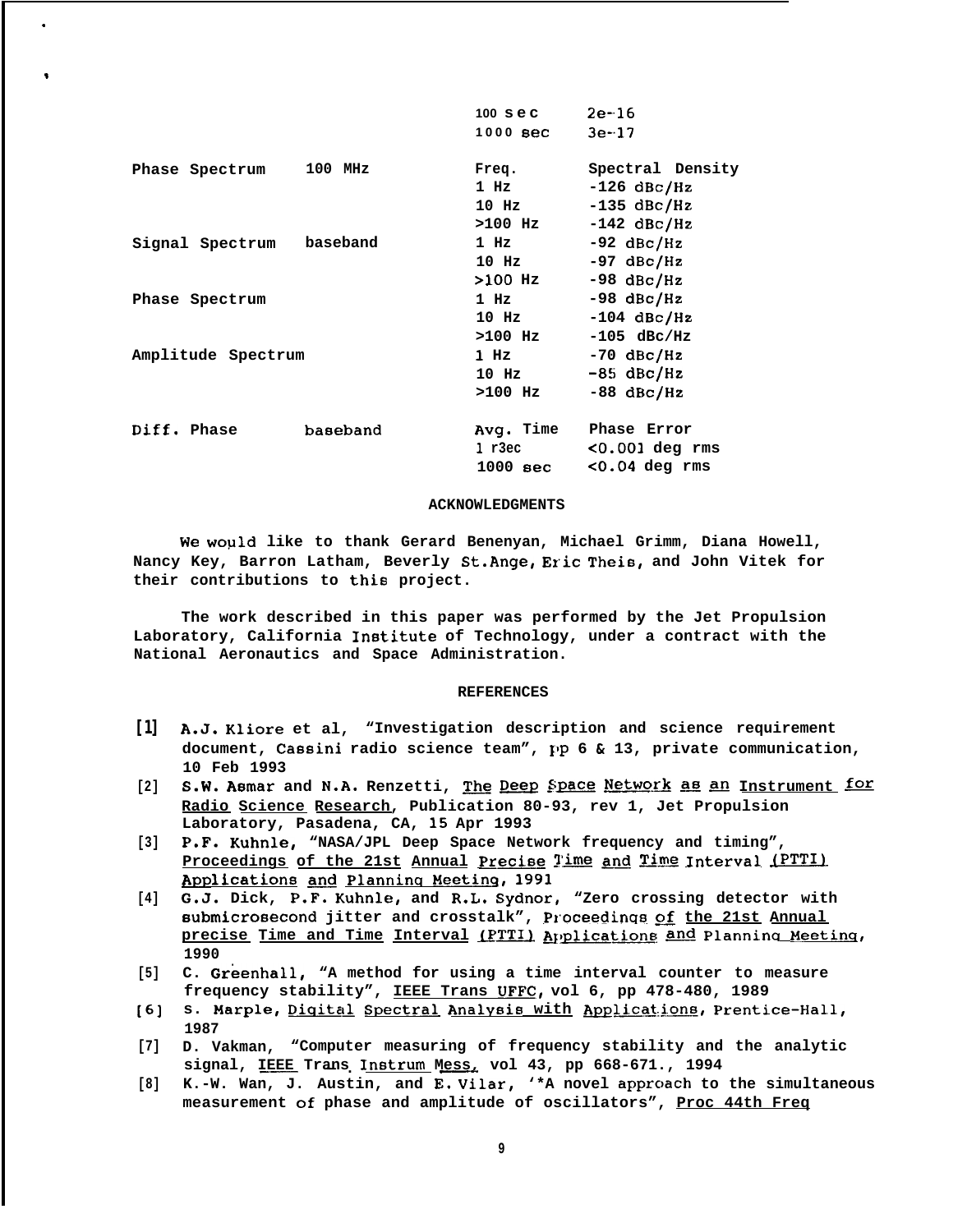Control Symp, pp 140-144, 1990

.

- [9] D. Percival and A. Walden, Spectral Analysis for Physical APP lications, **Cambridge, 1993**
- **[10 ] P. Leaage and C. Audoin, "Characterization ancl measurement of time and frequency stability", Radio Science, VO1 14, Pp 521-539, 1979**
- **[11] F. Walls, D. Percival, and W. Irelan, "Biases and variances of several FFT spectral estimators as a function of noise type and number of** samples", Proc 43rd Freq Control Symp, pp 336-341, 1989
- **[12] D. Thomson, "Spectrum estimation and harmonic analysie", Proc IEEE, vol 70, pp 1055-1096, 1982**
- **[13] C. Greenhall, "Orthogonal sets of data windows constructed from trigonometric polynomials", IEEE Trans ASSP, vol 38, pp 870-872, 1990**
- **[14] M. Weise and C. Hackman, "Confidence on the three-point eetimator of frequency drift", Proc 24th PTTI Meetinq, pp 451-460, 1992**
- **[15] C. Greenhall, "The fundamental etructure function of oscillator noiee models", Proc 14th PTTI Meetinq, pp 281-294, 1982**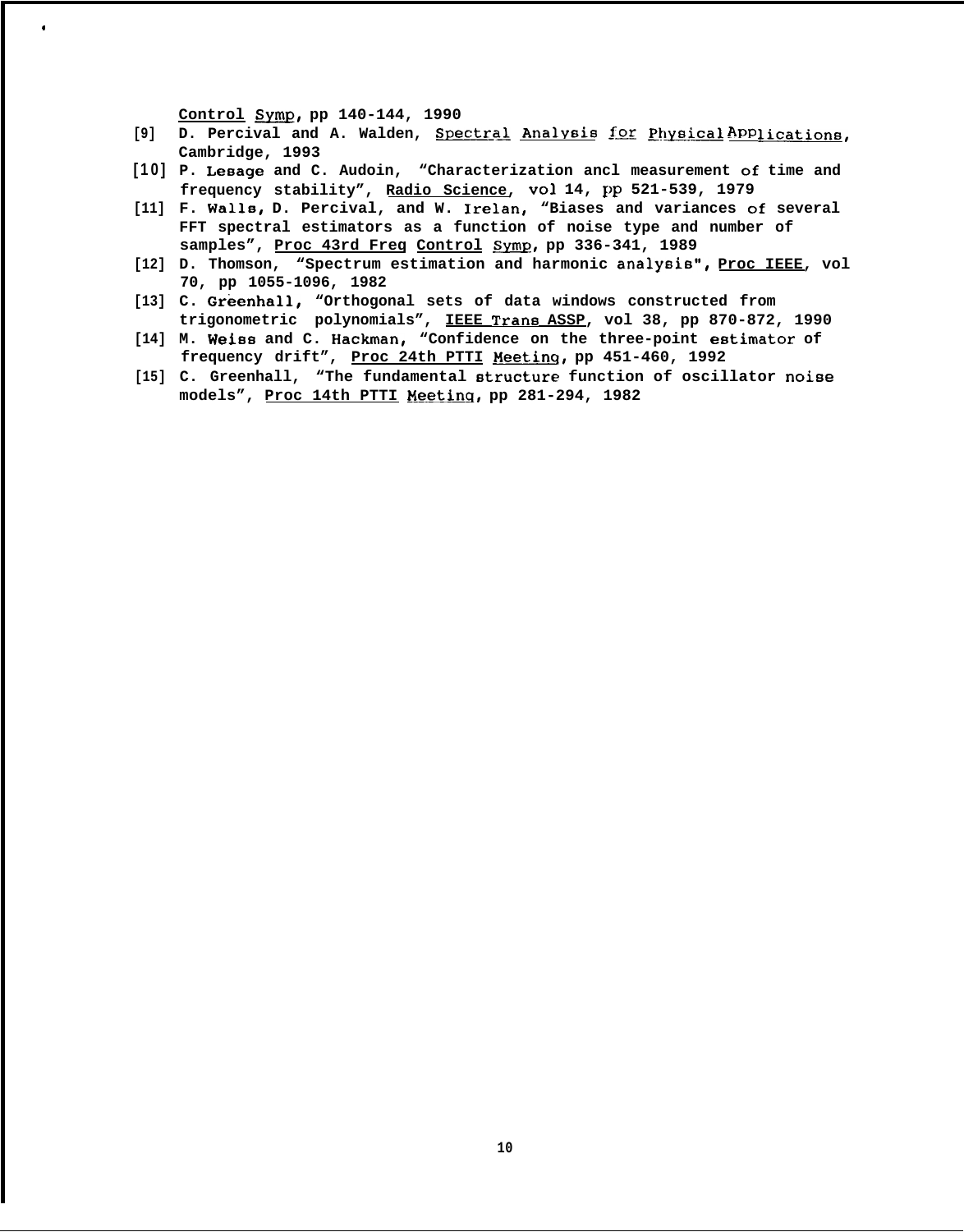

 $\bullet$ 

.

**Fig. 1. Stability analyzer rack arrangement.**



Fig. 2. Stability analyzer in a typical DSN installation.